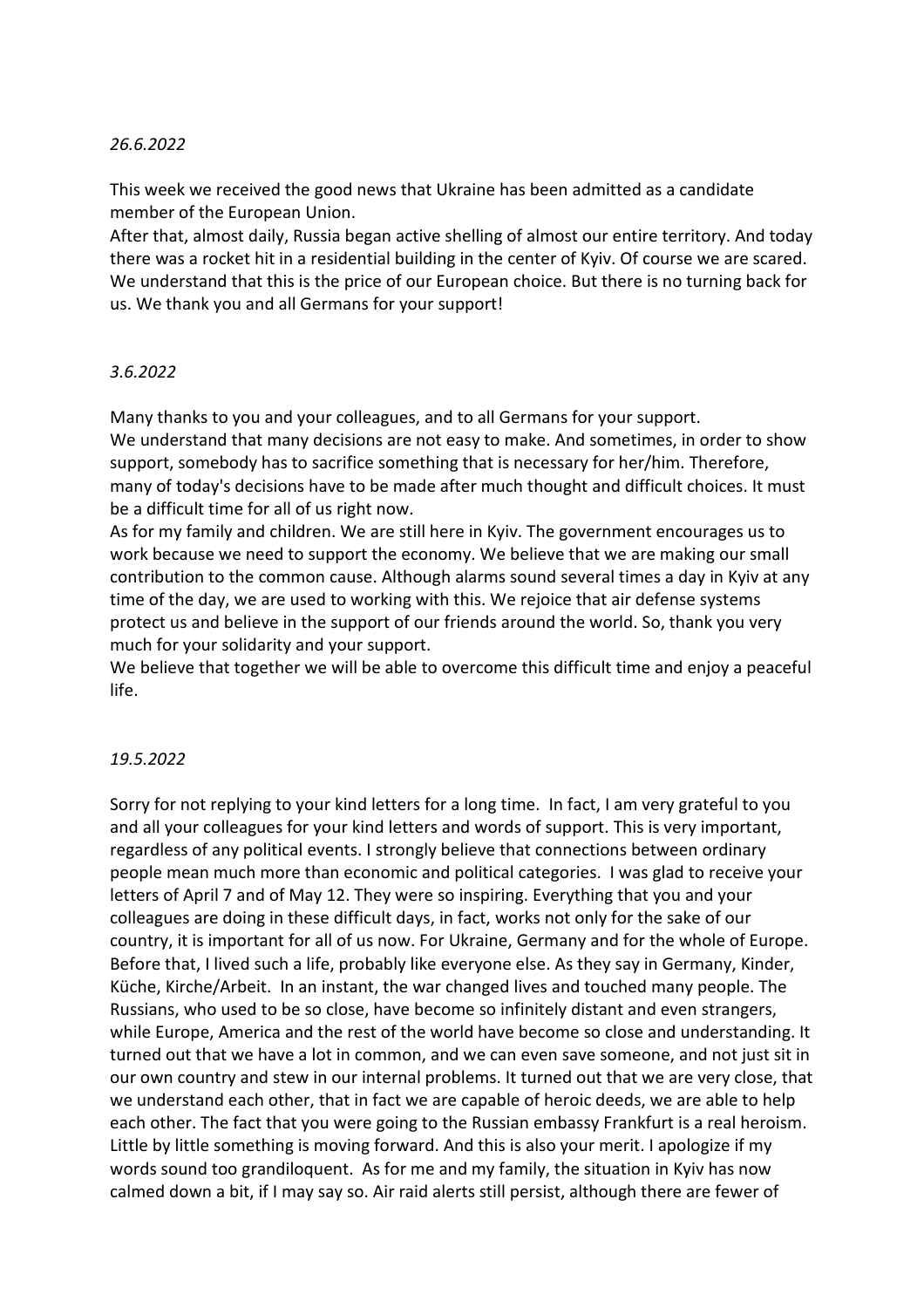them now. We go to work almost every day because we need to support our economy and pay taxes. But we understand that everything can change every day/every night and that the former calm life will probably no longer exist. During this time, Ukraine won the Eurovision Song Contest. All of us in Ukraine are very grateful to all of you in Europe for your support, for your votes, for your kind emotions and kind words. As if Europe is becoming one big family again.

# *4.4.2022*

Thank you for the words of support and help. Yes, my family and I are still in Kyiv. The week before the withdrawal of Russian troops from the suburbs of Kyiv was very tense. Lots of shelling and air raids. There have been fewer of them over the past few days, but tensions remain. Particularly bitter feelings were caused by the news from Bucha. It is not far from Kyiv. Several of my good friends lived there. We have lost contact with them. What we saw is simply impossible to comprehend and understand. Murder, torture, rape, extreme cruelty, mass graves... This should not happen in the 21st century in Europe, in a beautiful modern and beautiful suburb of the capital. People went to Bucha to rest, there is beautiful nature, forest, rest houses, sanatoriums. And now the name of this small town will be associated with the word "massacre".

Now Putin is preparing a new wave of offensive. And we must do everything possible so that a new Bucha does not happen.

When it became known about the events in Bucha, it was very difficult to think and write about something. Believe me, it was very difficult to just gather my thoughts. I couldn't write anything to anyone. It must have been a shock. But we must live on and fight for victory. I think this should be our common victory. Because this wild and some kind of primitive terrible force that unleashed this war showed that it will stop at nothing. For it, neither European nor human values exist. Therefore, we must all work together to stop it. In this letter, I shared my thoughts, because I think this is important - for our children and for our common future.

Thank you for your understanding and support.

# *20.3.2022*

Thanks for the words of support. It's very inspiring and helps keep going. Yes, sometimes it is difficult to answer your letter right away, because the circumstances are different every day. We all do hope that this will all end soon, although this inadequate person (Putin), unfortunately, has other plans. Here in Ukraine we understand very well that he is not going to stop in our country. So I think we, together with the entire European house, must stop

him here. It's scary to think if he crosses the border of our country to go further. Another week of struggle has passed, which was filled with difficult events and difficult daily life. So far, the situation with food in Kyiv is relatively good. Those who live here leave their shelters in the morning and rush to buy food. There are problems with some products. But the main problem is with drugs, because not all pharmacies work and not every pharmacy has the necessary drugs. Apparently, there are problems with the delivery of products or medicines, because the Russians are trying to encircle the city. So, we have to stand in line to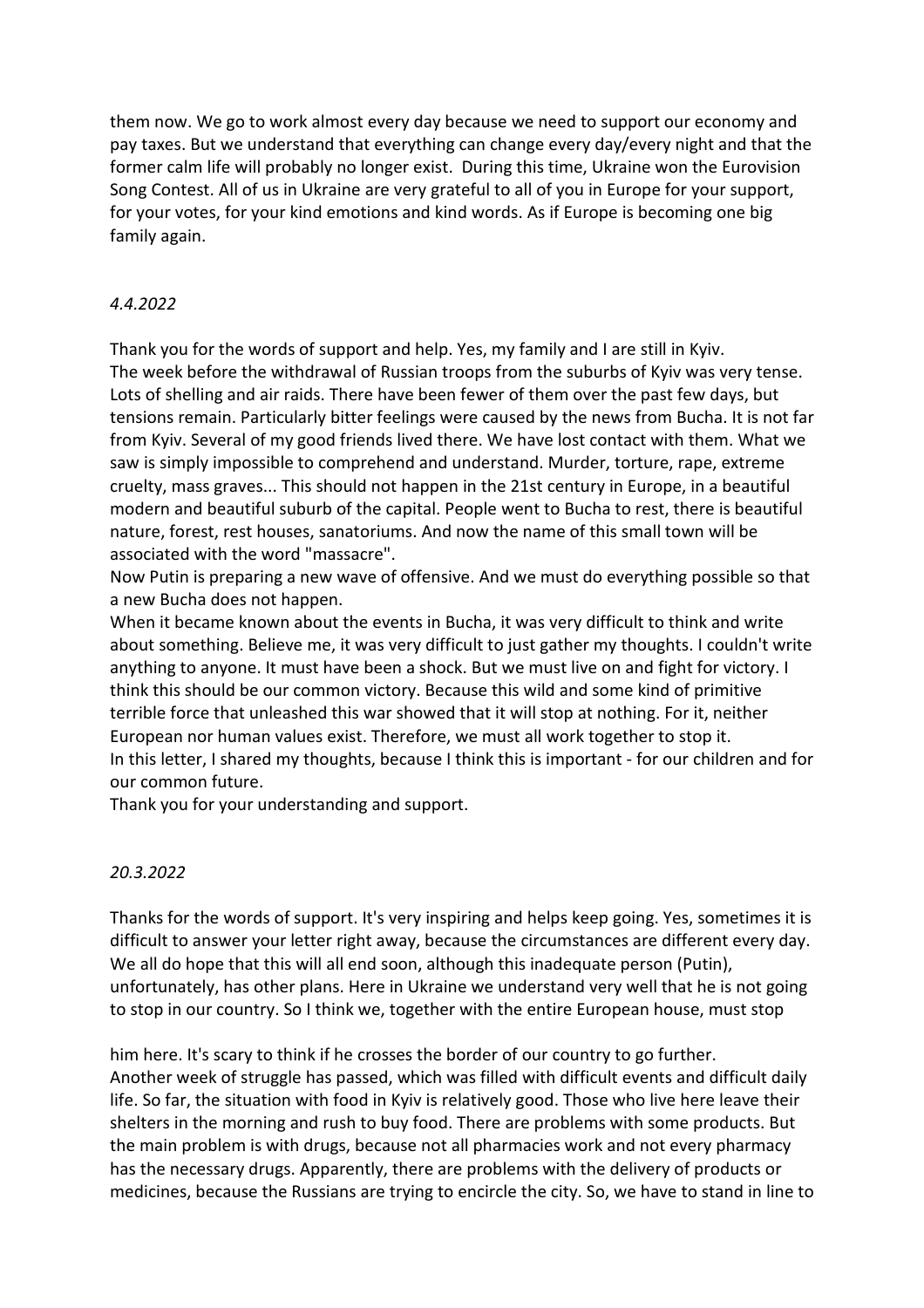buy the necessary medicines. But, seeing in the news what problems residents of other Ukrainian cities are experiencing, the people of Kyiv do not complain at all. Every day and every night we hear the sounds of air raids. It is very scary to experience this not just anywhere, but here, realizing that Ukraine is located in the geographical center of Europe. Every time we pray that a rocket or projectile will pass us. We congratulate each other on another night lived, on another day. We look forward to good news, we support each other, we pray for our Ukrainian military forces, for everyone who supports us. During this time, all Ukrainians felt that the time of testing has changed us. We became closer to each other, someone else's pain and grief became yours. And people in different parts of Ukraine are now like your relatives. We think this is what our common European home should be like.

# *11.3.2022*

For several days I was unable to write.

Thank you for your support and for your kind letters. It gives me strength I must say. We really feel the support of many Europeans in these terrible days. Of course, we would like the support of the governments to be more resolute, because the enemy is very cynical. First they threaten us with a nuclear strike, now they threaten us with the use of chemical or bacteriological weapons. This is very scary for us ordinary people.

Unfortunately, no civilized rules work for Putin. He methodically exterminates the civilian population. He cynically breaks agreements on "green" corridors for civilians. It bombs peaceful infrastructure, houses, hospitals, etc.

Your sincere support gives us strength and hope. Everything you do in your place is very good, because there are a lot of refugees in Europe now.

We are still in Kyiv. Every day and every night passes here at the cost of a great strain of strength and nerves.

We all now must do everything so that this nightmare ends as soon as possible, but not at the cost of slavery, of course.

So we will keep holding on.

# *5.3.2022*

Thank you for your warm words of encouragement and support at Verlag der Autoren, and in Germany. They do help us to survive here.

My family is still in Kyiv. Although we understand that the invaders will try to capture the capital.

Everyone who stayed in Kyiv is trying to support each other.

We have created chat rooms where we arrange a daily roll call to know who needs help, or any support, who else is here.

Yes, of course, we would like to get more support from world governments, if only to stop the shelling of civilians.

Because it is unbearable to see bombed out schools, hospitals, apartment houses, nursing homes (especially for those without legs, in wheelchairs), where there were helpless people. The thought comes that my house might be next... Anyway we do hope for the best. There were several air raid alerts in Kyiv yesterday, more than usual. Although the night